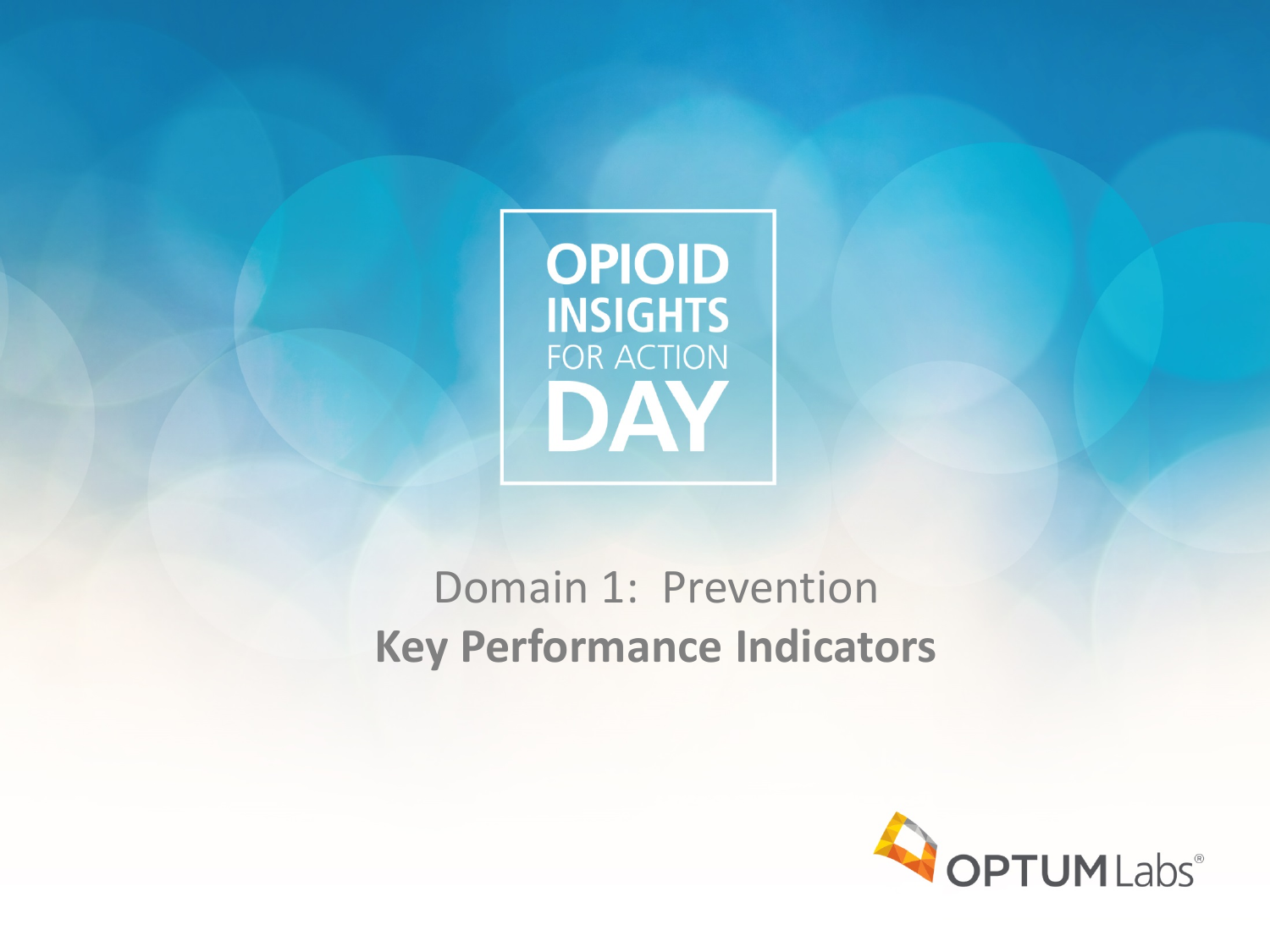#### Prevention KPIs: The impact of prescribing patterns



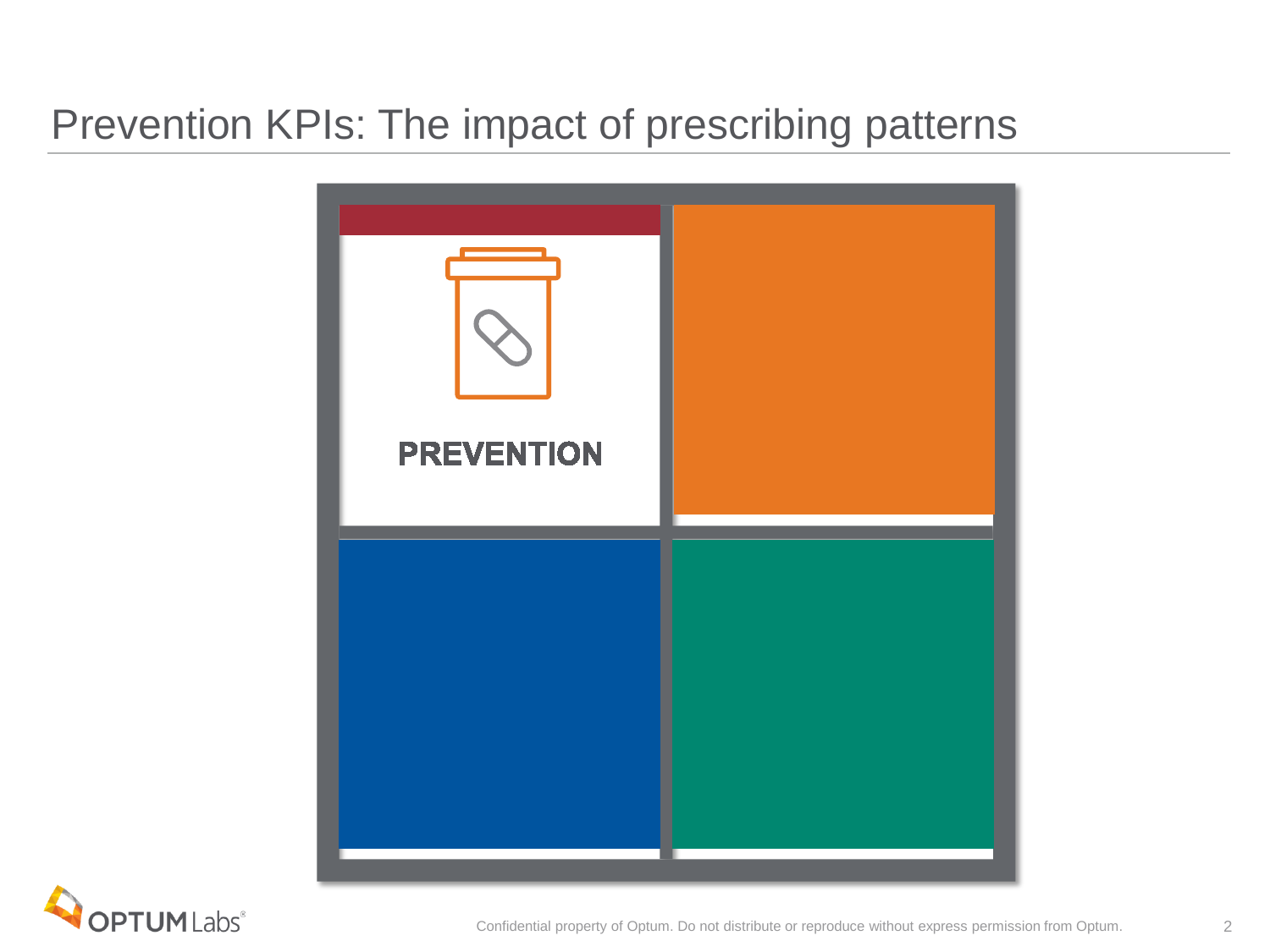#### Measuring compliance with the CDC prescribing guidelines (2016)

# **55.4%**

Initial opioid prescription compliant with CDC recommendations

#### **OUTCOME MEASURE PROCESS MEASURES**

#### **99.6%**

Initial opioid prescription is for short acting formulation

#### **77.2%**

Initial opioid prescription is for <50MME/day

#### **79.7%**

Initial opioid prescription is for <=7 days supply

**78.0%**

No concurrent opioid and benzodiazepine use

**100%** Initial prescription is not for methadone

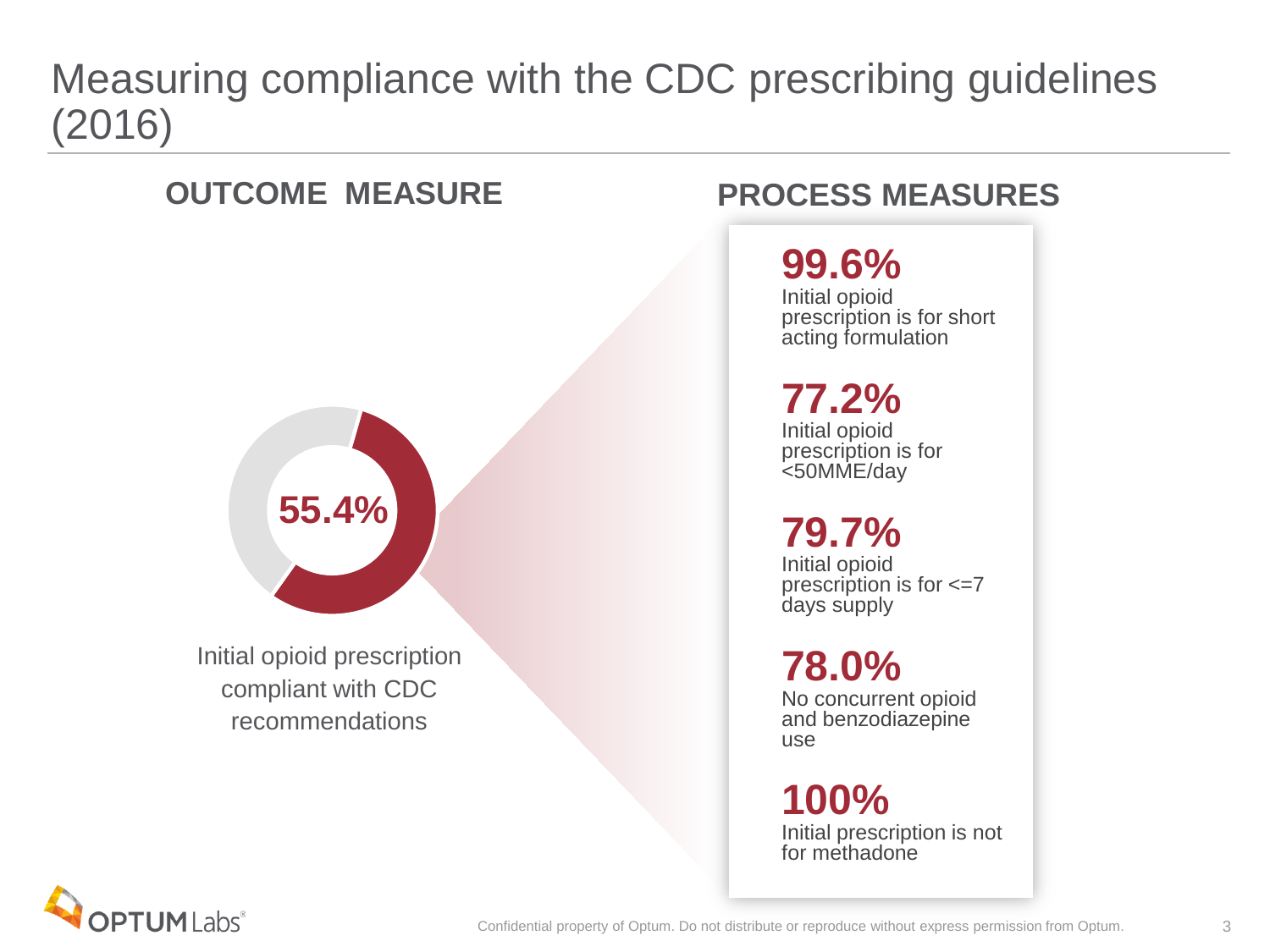#### North Carolina: Initial opioid Rx is compliant with CDC recommendations, by county, 2016

(blue = better performance)



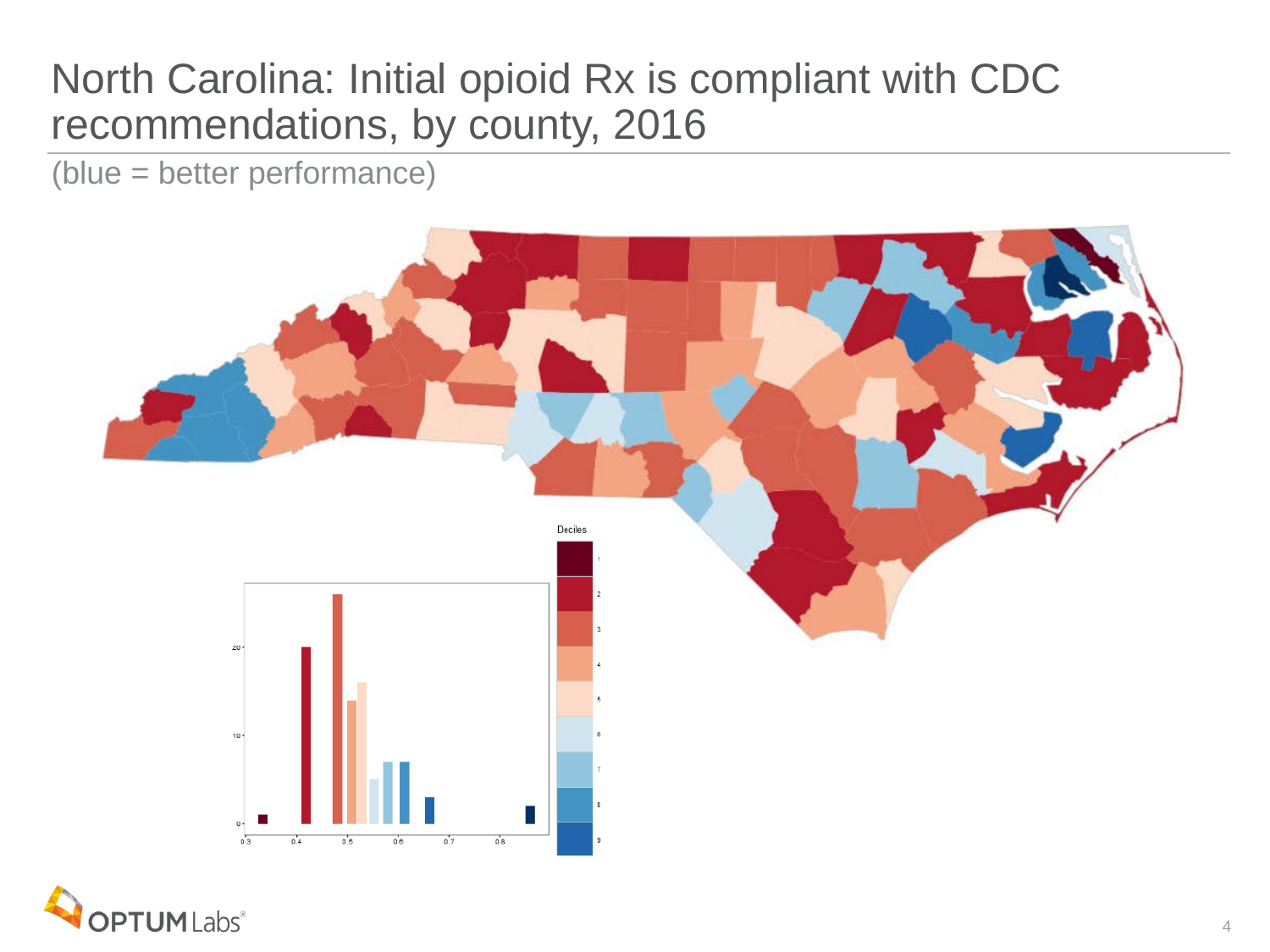#### North Carolina: Initial opioid Rx is for < 50 MME/day, by county, 2016

(blue = better performance)



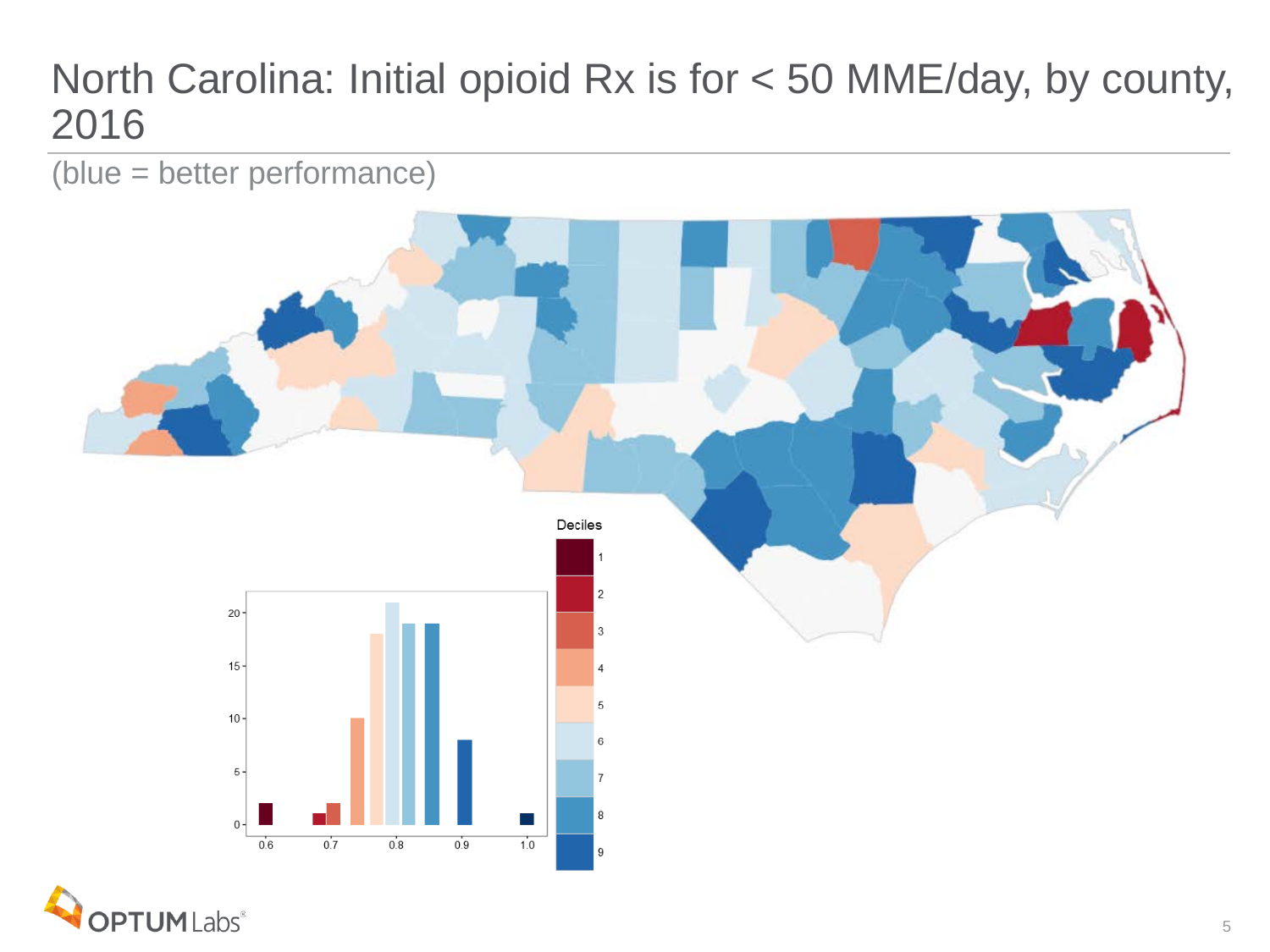#### North Carolina: Initial opioid Rx is for < 7 days' supply, by county, 2016

(blue = better performance)



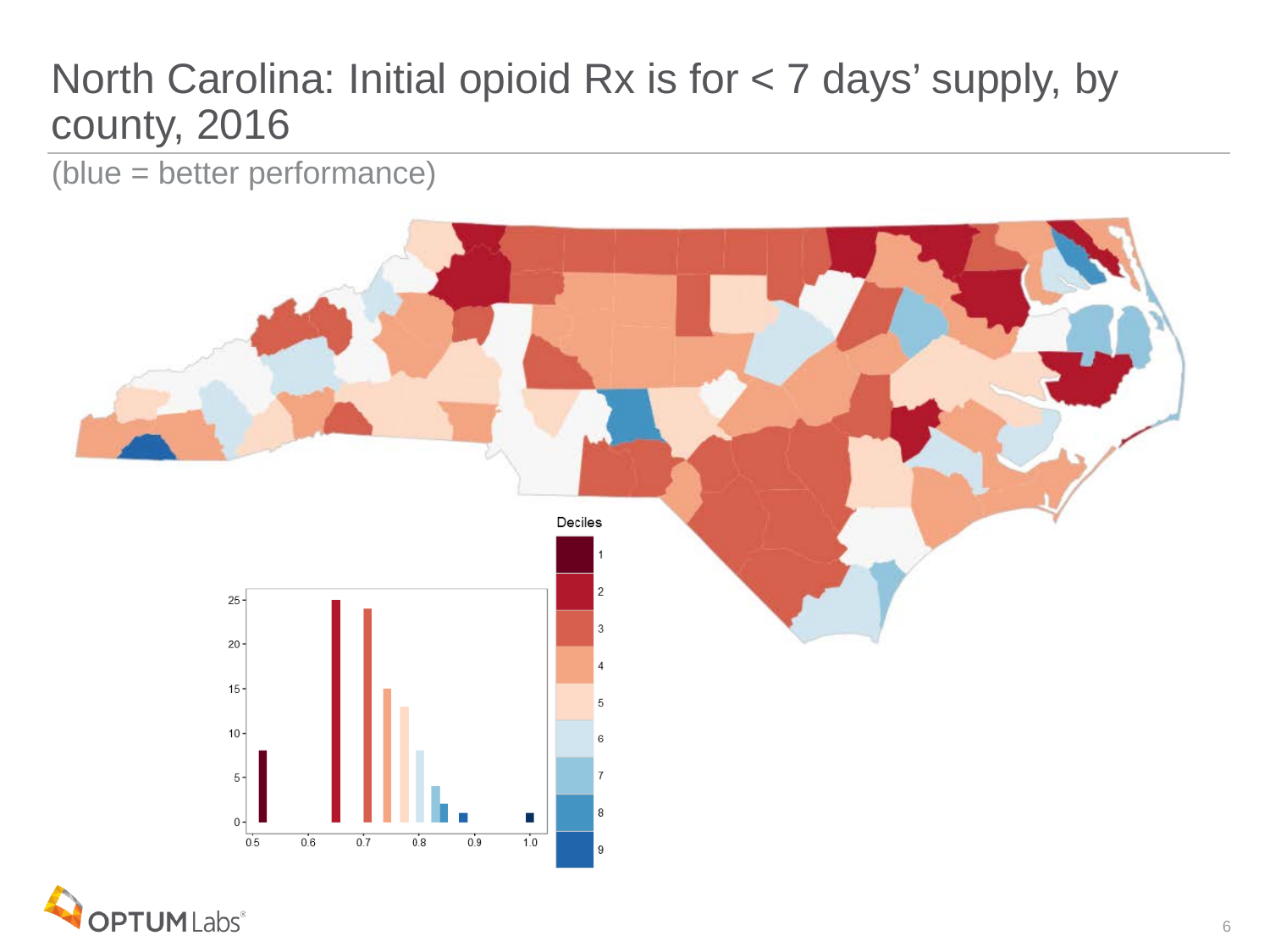### Additional prescribing indicators (2016)

#### **87.1% 78.0% 54.0%** No use of opioids for new low back pain patients No concurrent opioid and benzodiazepine use Appropriate contact with provider before second opioid prescription **122 97.9% 35.9** New opioid fillers per 1,000 enrollees New opioid fillers who avoid chronic use Prevalence of opioid overdose (OD) per 100,000 person-years **OUTCOME MEASURES PROCESS MEASURES**